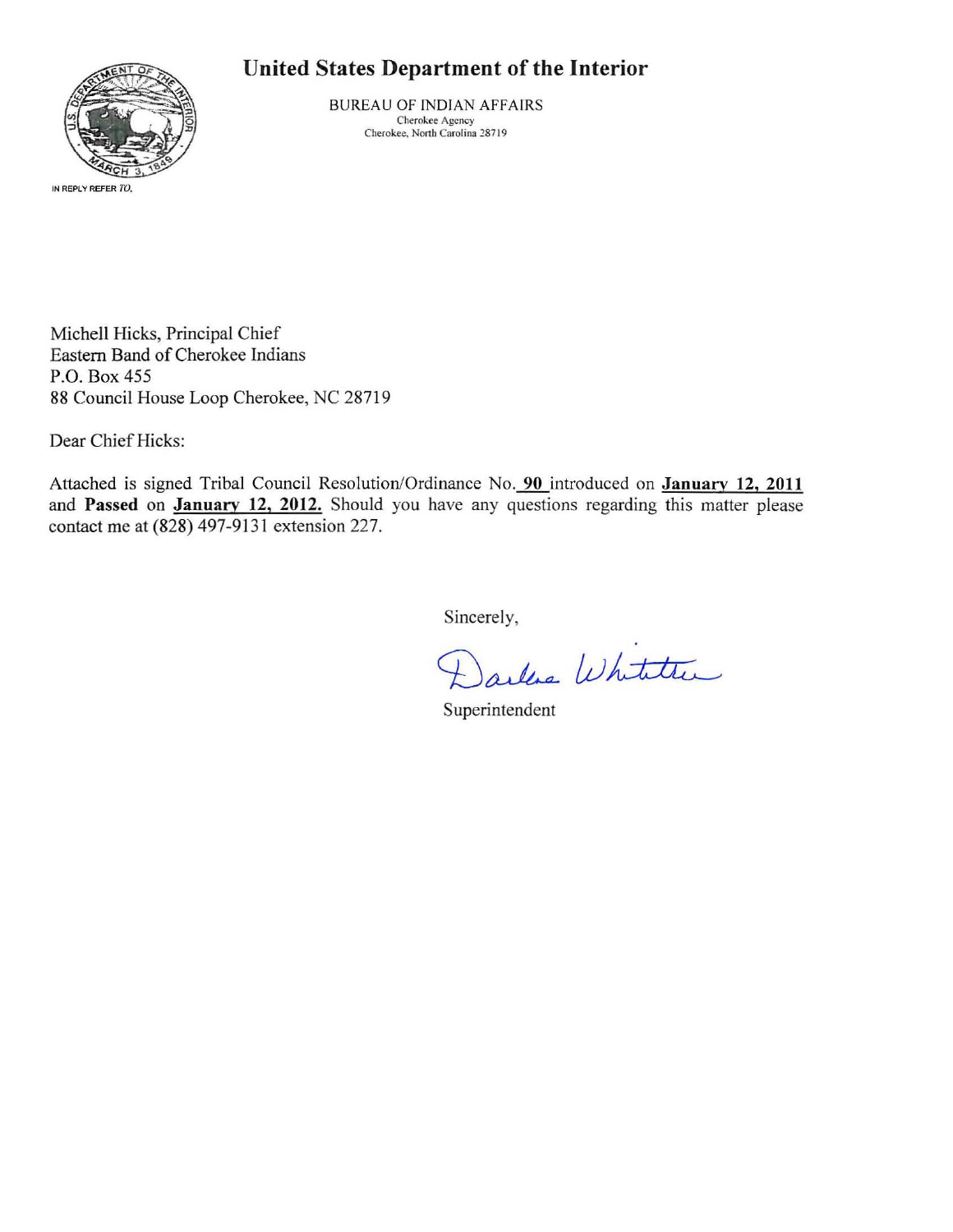## **PASSED** Cherokee Council House

## Cherokee, Qualla Boundary (NC)

Date: **JAN** 12 2012

## **RESOLUTION NO.**  $90 (2012)$

- WHEREAS, the Eastern Band of Cherokee Indians (Eastern Band or Tribe) has the sovereign authority to exclude persons from lands of the Eastern Band in order to protect the integrity, law and order of those lands and the welfare of the members of the Tribe; and
- WHEREAS, the Tribal Council has codified its authority to exclude persons from the lands of the Eastern Band at Chapter 2 of the Cherokee Code; and
- WHEREAS, DONALD DEE GOSNELL, DOB: 3/20/1972, SSN#: 247-33-2278, is not a member of the Eastern Band of Cherokee Indians and is currently entering or residing on Tribal lands; and
- WHEREAS, DONALD DEE GOSNELL threatens law and order on Tribal lands and the welfare of enrolled members by engaging in certain conduct, examples of which are attached to this Resolution as exhibit A; and
- WHEREAS, DONALD DEE GOSNELL'S actions have resulted in the reasonable belief that he poses a threat to the law, order, and integrity of the Tribe and to its enrolled members if he is allowed to enter or remain on lands owned by or held in trust for the Eastern Band of Cherokee Indians.
- NOW THEREFORE, BE IT RESOLVED by the Tribal Council, in Council assembled, with a quorum present and with the number of votes required by Tribal law with good cause shown, that DONALD DEE GOSNELL's ten day notice be waived and he be immediately, permanently excluded from Eastern Band Tribal lands; and
- THEREFORE, BE IT FURTHER RESOLVED, that DONALD DEE GOSNELL is hereby notified and ordered to VACATE ALL TRIBAL LANDS and to remove himself and his personal property from Tribal lands within 48 hours from the date this resolution is ratified. Any personal property remaining on Tribal lands after that period shall become the property of the Tribe. This exclusion prohibits DONALD DEE GOSNELL from entering or being present on Tribal lands for any purpose EXCEPT AS REQUIRED BY A SUBPOENA issued by the Cherokee Tribal Court, Cherokee Tribal Council or an officer of the Tribe with authority to issue subpoenas.
- BE IT FURTHER RESOLVED that if DONALD DEE GOSNELL is found on Tribal lands at any time after being excluded, he shall be in violation of Tribal law and of a lawful order of Tribal Council resulting in law enforcement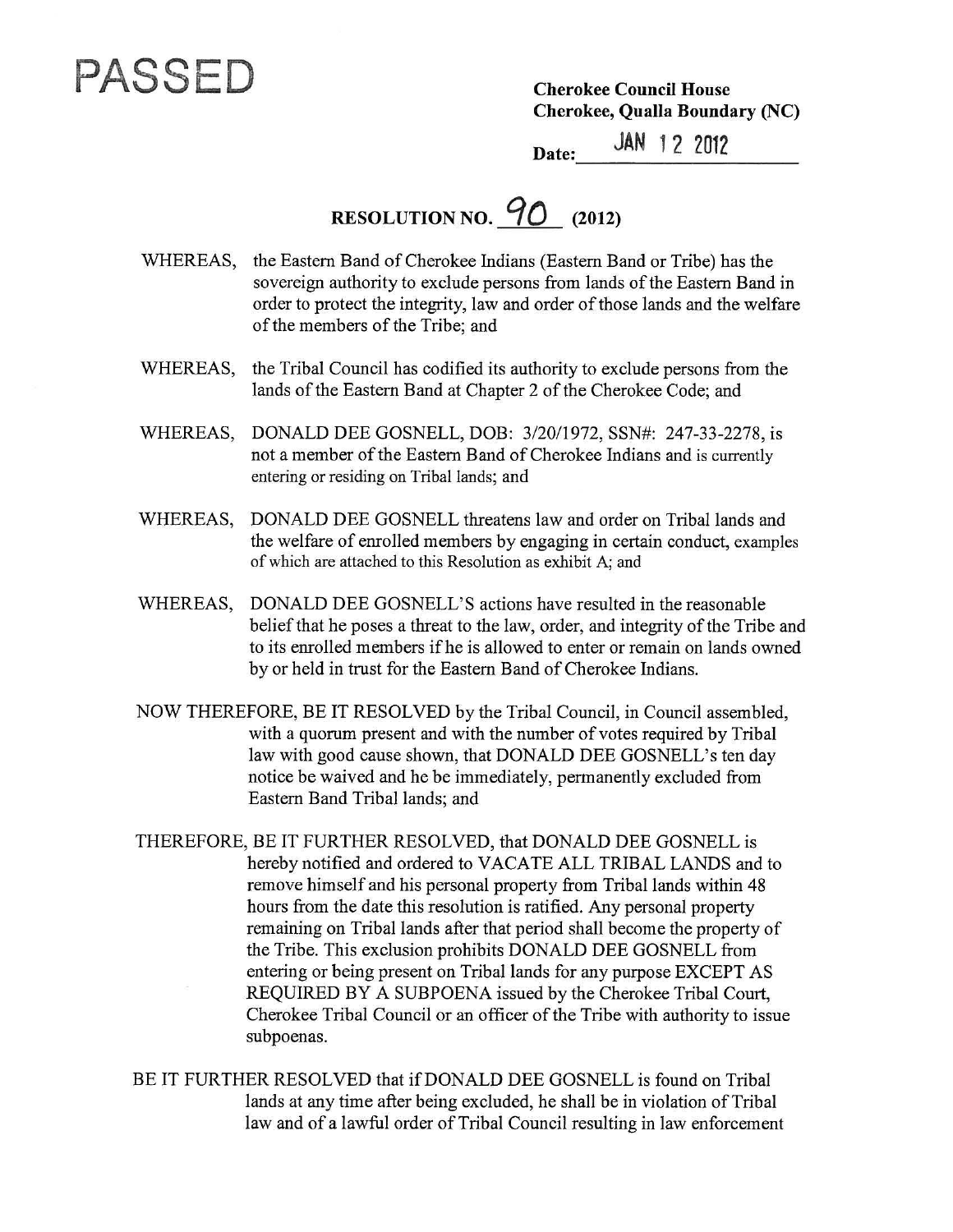personnel's ability to arrest him and take other appropriate legal action against him.

BE IT FINALLY RESOLVED that this resolution shall be effective upon ratification by the Principal Chief.

*Submitted by: Jason Smith, Tribal Prosecutor*